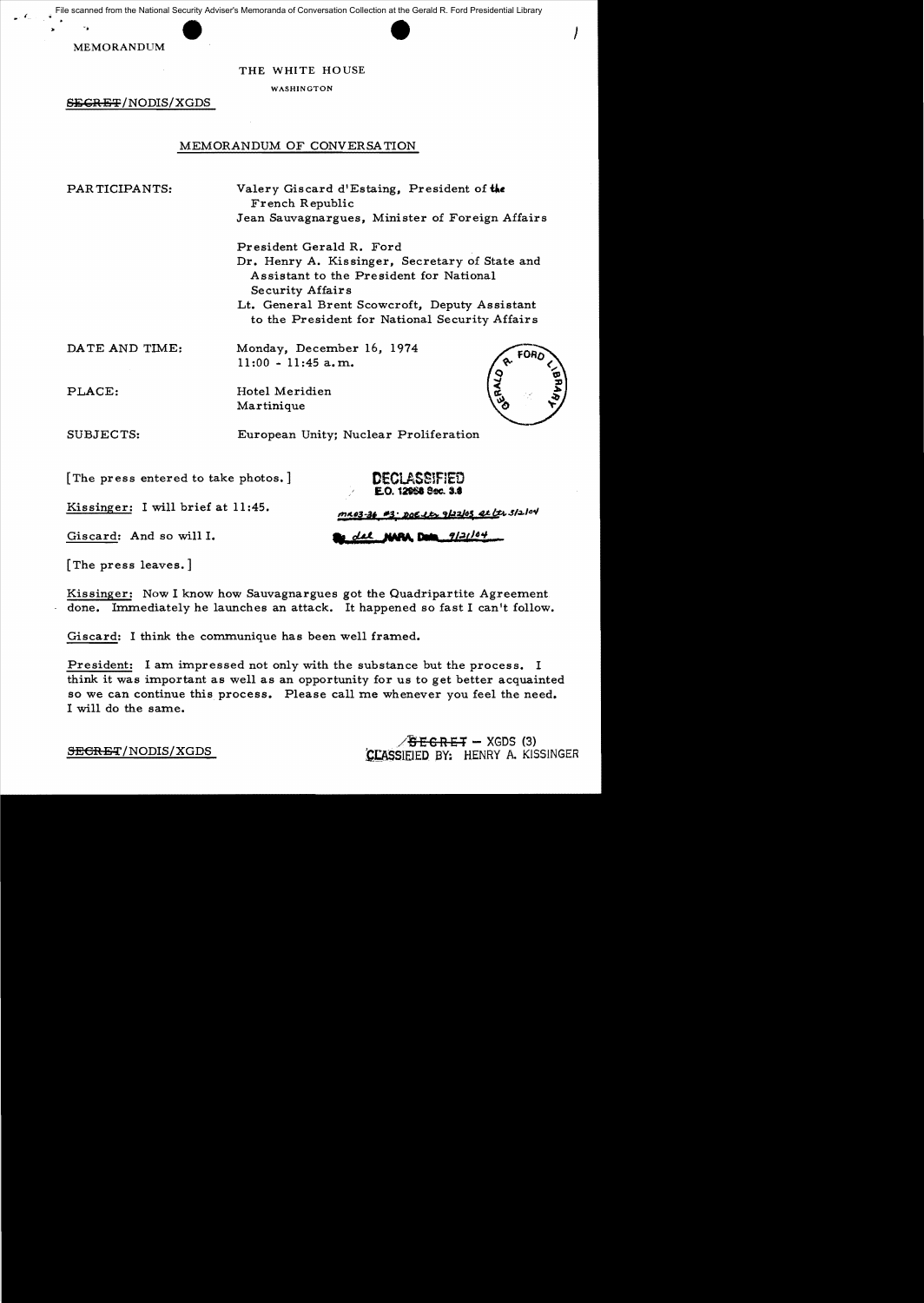# $SECRET/NODIS/XGDS$  2

..,

Giscard: We have had bickering between technicians, but I think we have made progress.

President: I think the working level sometimes undermines what is done at the top. If the working level can understand what we have done....

#### EUROPEAN UNITY,

Giscard: The diplomatic problem remains for you to establish relations with a single Europe. We engaged in an objectively frustrating enterprise. Previously the will to establish a strong, unified Europe wasn't very strong. We are planning EC summit meetings three times a year for consultation.

Kissinger: We could avoid misunderstandings if you would inform us of your views and we would inform you of our discussions with your partners.

President: We will proceed on that basis.

Giscard: I don't know what the outcome will be. We are in a difficult process. We have a customs union. The British consider that what they pay on imports is a financial credit on the union. They reintroduce this whenever they make the calculation. This is absurd because a customs union is just like within the United States. The British are reluctant and are making a circuitous approach. Have you met with Wilson?

President: No.

Kissinger: The direct approach is not his style.

Giscard: He is a brilliant man.

President: Didn't the European Community agree to lessen the British burden!

Giscard: [Described the arrangement worked out. ]

Kissinger: I have the impression from Gallaghan that they will conduct the renegotiations in order to stay in, not to get out.

Giscard: This is Callaghan, riot Wilson. Wilson wants a satisfaction he can't get.

S<del>EGRET</del>/NODIS/XGDS

•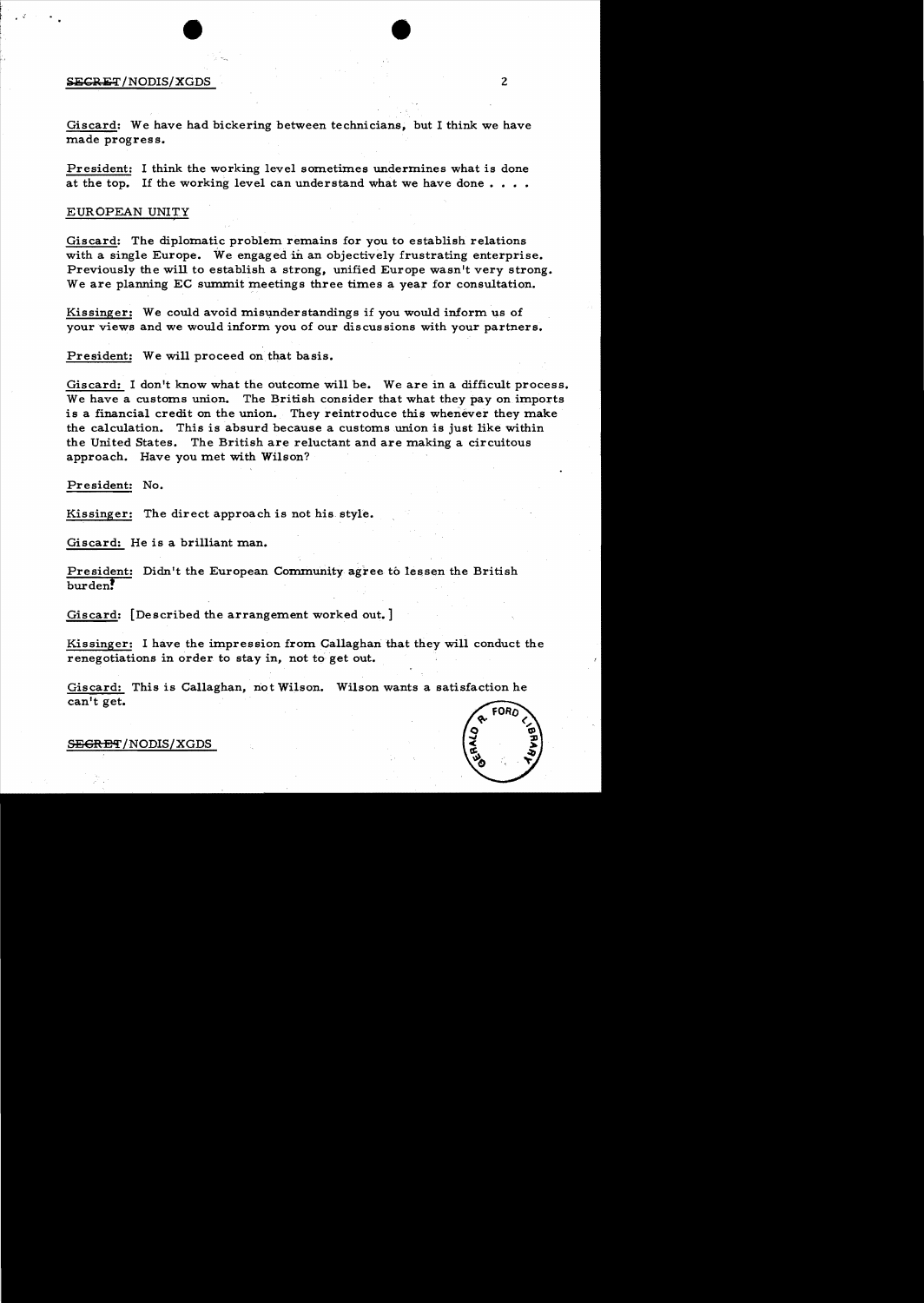#### $SEGRET/NODIS/XGDS$  3

#### President: Would he withdraw?

.. •

Giscard: He is committed to a referendum. He would probably introduce a bill in Mar ch.

Kissinger: Unless the Government backs it, a referendum will fail. The British people are against the Market. So Wilson can certainly make it fail.

President: How will it be phrased -- to stay in or to get out? It makes a psychological difference.

Kissinger: Heath will be strongly for.

#### NUCLEAR PROLIFERATION

Giscard: I want to explore the Non-Proliferation Treaty. You have a meeting in April 1975. Our position has been not to join it but to follow the rules of it. We see that a number of countries which earlier thought to join it have not done so. Does that change your approach?

President: For us to back off would not be understood in the U. S., and the Congress is strongly for the NPT. We would urge an exporters conference.

Giscard: This is on nuclear materials.

Kissinger: Yes, it is a separate matter from the Non-Proliferation Treaty.

President: We are worried about the lack of safeguards of some exporters. If the suppliers could meet outside the treaty perhaps, it would be useful.

Giscard: You made a step by suggesting it a month ago.

Kissinger: Yes, we held off for you.

Giscard: And the Soviet Union?

Kissinger: They have agreed in principle.

Giscard: We are cautious. In principle, I share the idea of participation. We must not take it higbhandedly. We are wary of the mechanism because

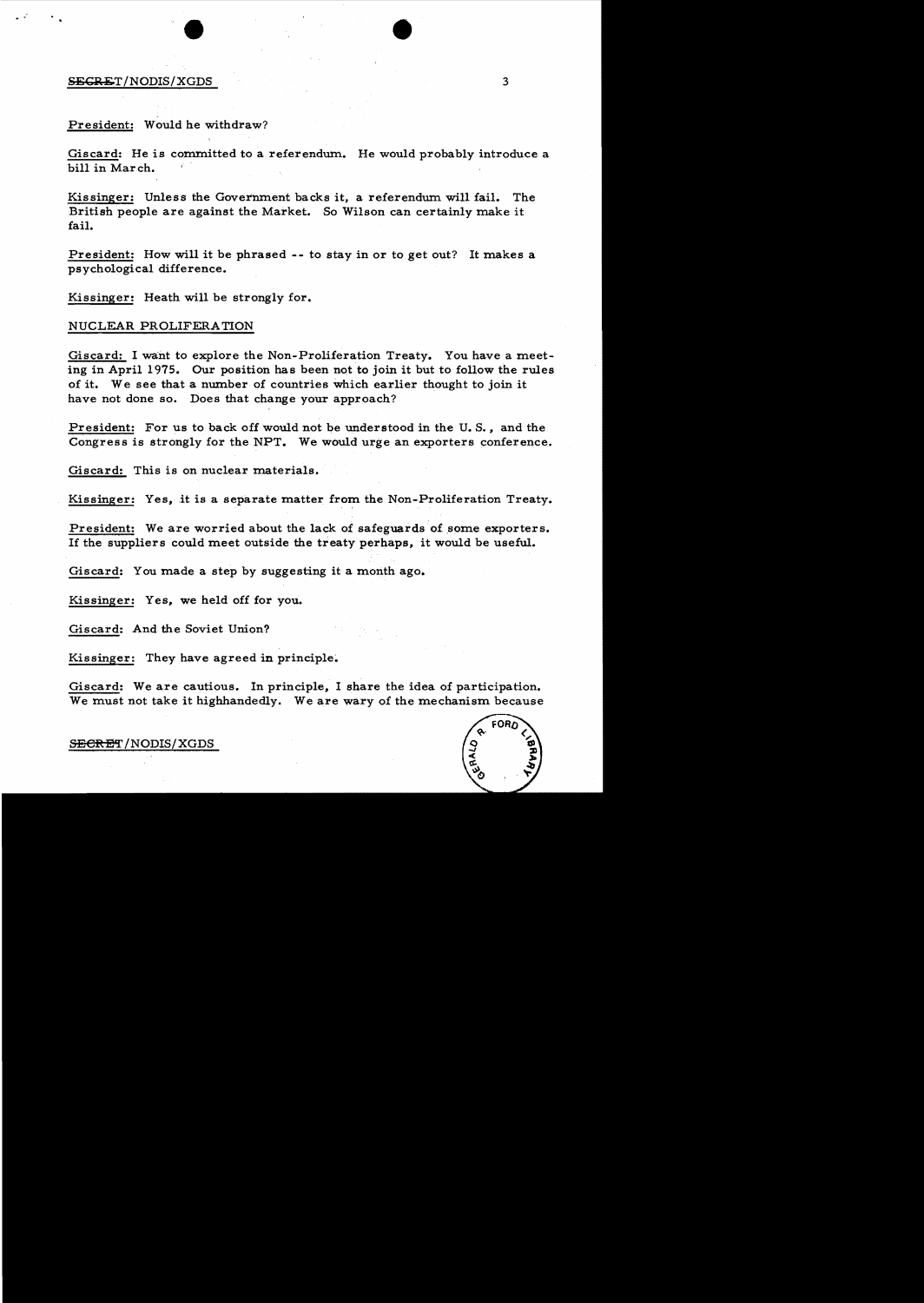**iii**CRET/NODIS 4

·.

of the experience of the COCOM. There were a lot of problems with it, sometimes absurd. There was an electronic sale to Poland which took three years to get through COCOM.

Kissinger: What we have in mind is not COCOM. That was just a ban on strategic materials and each case was determined separately. Here we would agree on safeguards, and then all of us could sell all the reactors they can without further reference to any central authority.

President: We want uniform rules only.

Kissinger: Yes, we don't want a body to license reactors. We would set up the rules and then let each country make its own sales decision.

Sauvagnargues: There have been contacts. We are studying the Ingersoll proposal but weare wary of an international body with strong controls. Also we have relations with your AEC on a bilateral approach.

Kissinger: Ingersoll is our position. Dixy [Lee Ray] got seduced by your people. This is not a competitive problem at all. We have those in our bureaucracy who are passionate on non-proliferation. We have resisted Soviet pressure on the NPT. On safegards, we are prepared for preliminary talks with you beforehand so there are no surprises. We just don't want competition in safeguards, especially on the part of the Soviet Union.

President: We have transferred Dixy to State!

Kissinger: So she will be under moderate control. [They talked about Dixy a bit.] Seriously, we will sit down with your experts to work out the specifics.

Sauvagnargues: In other words X would agree not to sell unless the buyers agree to the agreed safeguards.

Giscard: We will send our experts to talk.

Kissinger: Mrs. Gandhi said she would agree, but multilaterally not bilaterally. She said there would otherwise be pressure in the Middle East.

Giscard: Do you think it is possible to limit the flow of nuclear materials?

Kissinger: I think we can slow it down.

FORD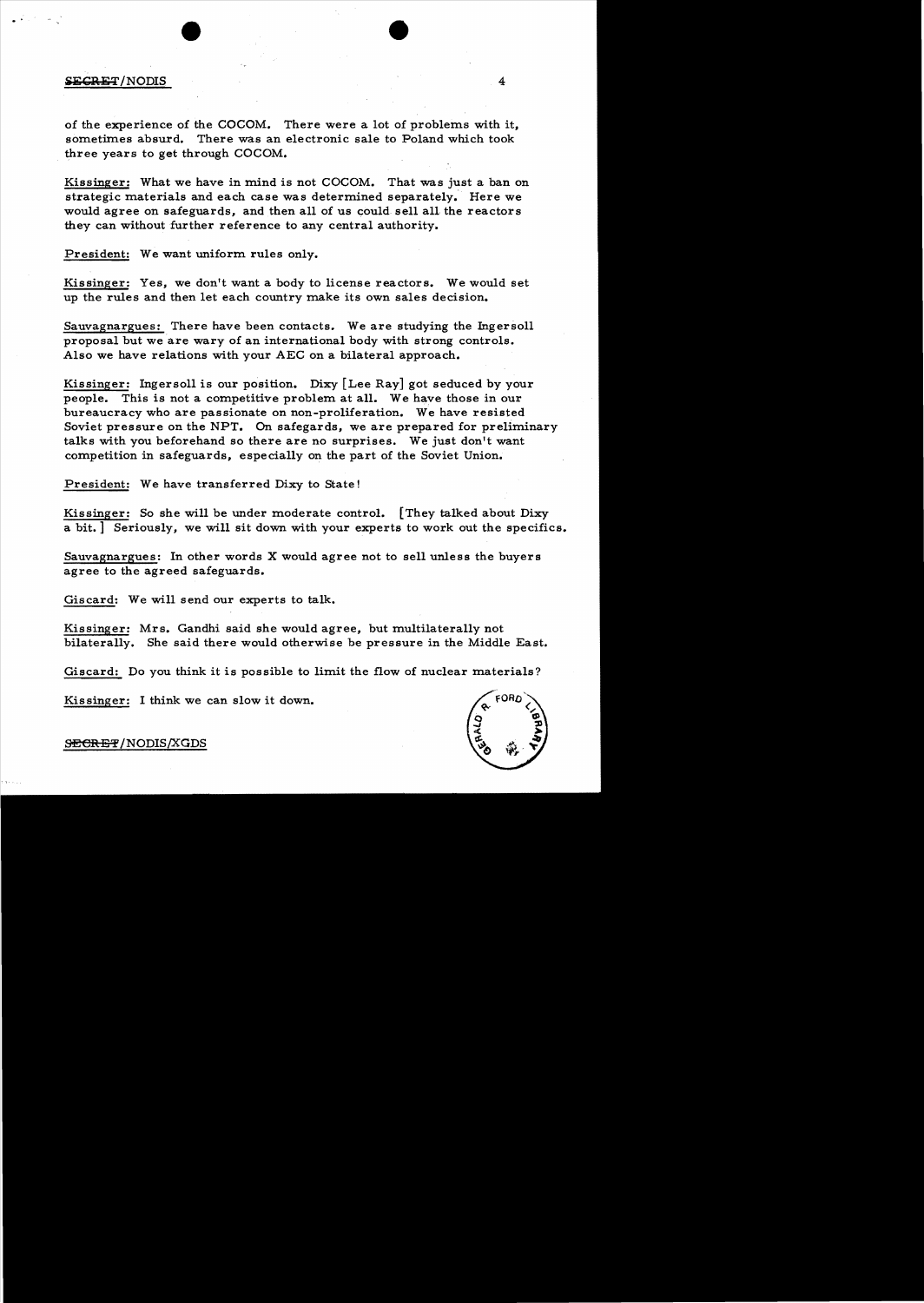#### **SEGRET**/NODIS/XGDS 5

 $\mathcal{L}^{(2)} \times \mathcal{L}^{(1)}$ 

Giscard: Because you have Israel, the PRC, etc.

Kissinger: Not all these countries have ever transferred the technology. The PRC hasn't; Israel is reluctant to admit it has it.

President: Have the Canadians agreed?

Kissinger: Yes. We thought we might call a conference.

Giscard: We will send our experts.

President: We won't act until you do.

Giscard: The countries who haven't ratified.

Kissinger: You don't have to, be in the Non-Proliferation Treaty to participate in a suppliers conference. We don't think many more will join the NPT. We don't think. we need that for a suppliers conference.

We think the Latin American countries may move.

Giscard: Who?

Kissinger: Argentina.

Sauvagnargues: Has Japan signed? ~.

Kissinger: Yes, but not ratified. But countries don't have to sign the NPT to join this. The Soviet Union has persistently sought to engage us in joint pressures on the NPT -- we refused to pressure you or the PRC.

Giscard: It would be important to have India.

Sauvagnargues: Our experts are wary of an international organization.

Kissinger: Someone must administer the safeguards. The Vienna group is OK. We don't have to have a new set-up. India will join multilaterally, but not to safeguards applied just to them. We are worried that India may start selling materials.

President: Is there anything else?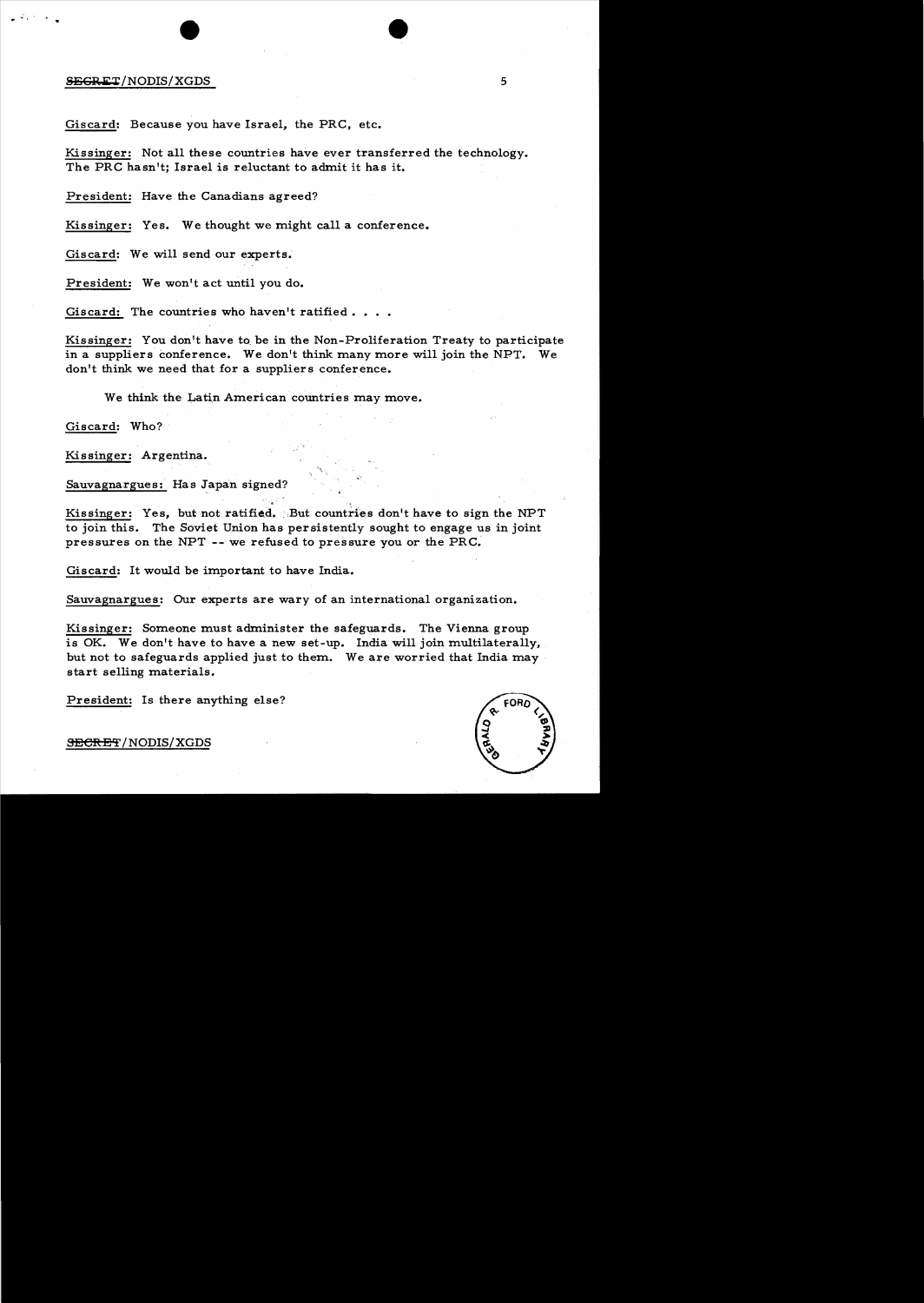#### SECRET/NODIS/XGDS 6

 $\mathcal{F}_\mathbf{c}(\mathcal{L}) \cong \mathbb{R}$ 

Kissinger: May I say in the press conference that we agreed to discussions on more safeguards?

Giscard: Bilateral.

Kissinger: We need to move,quickly. We have held up a long time now.

,

Giscard: There is also a technical question about breeders. We can leave the question to the technicians. We are fairly far along. You have had problems.

President: Technical and financial. Are yours going well?

Giscard: Yes, but it won't happen before 1975.

President: We have advocates and ardent opponents. Also we have a time factor.

Let me say I am pleased not only by the substance of our meeting but the atmosphere. I want to thank you for everything, including the warm words in the toast. I would like you to come to the United States.

Giscard: I would like to come to the United States. It is a pleasure to know you. I attach importance to our personal relationship and I want to continue the relationship.

President: I know of nothing else.

[The meeting then ended.]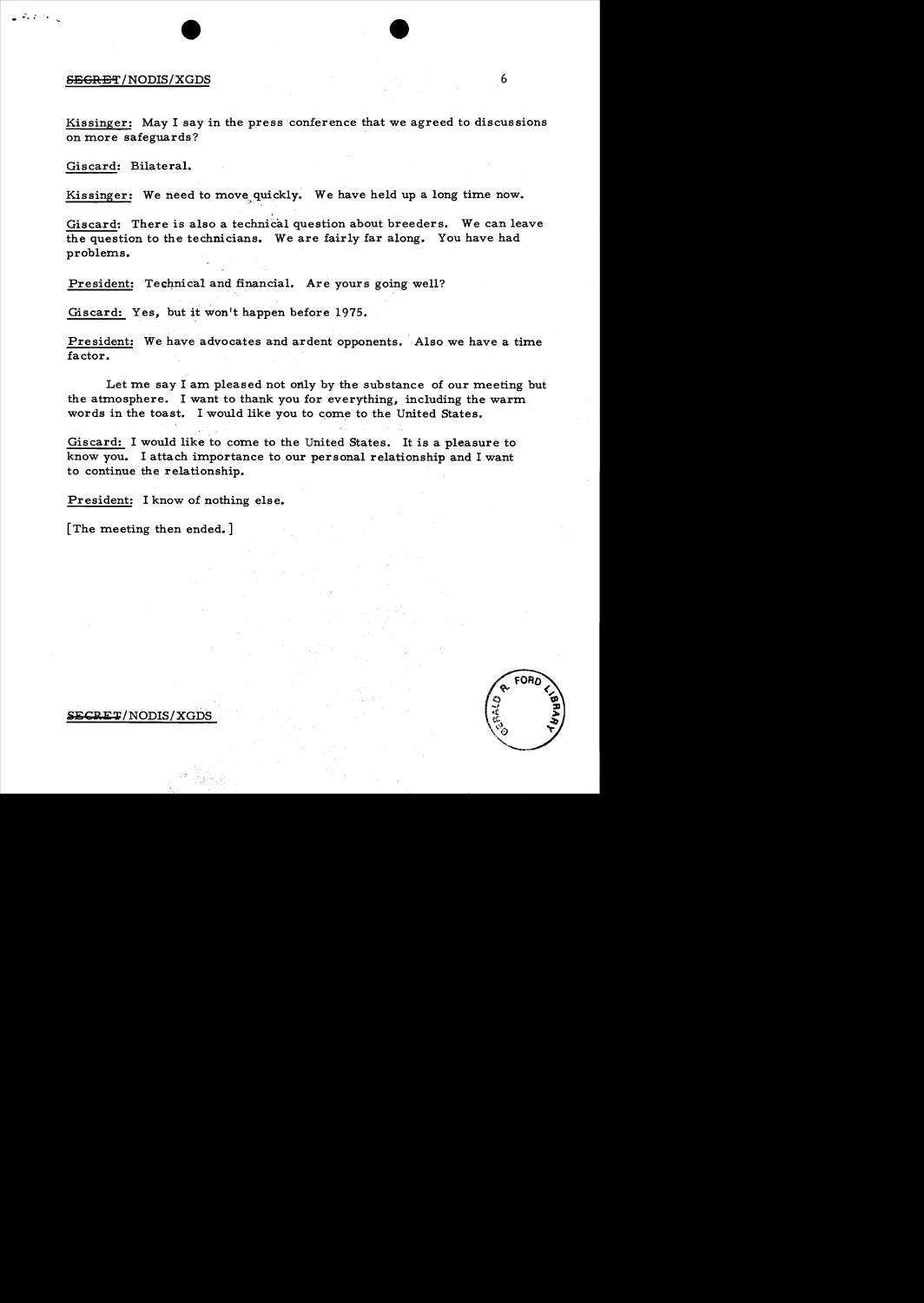# NATIONAL ARCHIVES AND RECORDS ADMINISTRATION Presidential Libraries withdrawal Sheet

# WITHDRAWAL ID 017899

|                                                         | REASON FOR WITHDRAWAL National security restriction                                                                                                                                                                     |
|---------------------------------------------------------|-------------------------------------------------------------------------------------------------------------------------------------------------------------------------------------------------------------------------|
|                                                         | TYPE OF MATERIAL Memorandum of Conversation                                                                                                                                                                             |
|                                                         | TITLE Ford, Kissinger, French President<br>Valery Giscard d'Estaing (meeting 3)                                                                                                                                         |
| DESCRIPTION Duplicate of page 1                         |                                                                                                                                                                                                                         |
| CREATION DATE 12/16/1974                                |                                                                                                                                                                                                                         |
| VOLUME 1 page                                           |                                                                                                                                                                                                                         |
| COLLECTION/SERIES/FOLDER ID . 031401019<br>BOX NUMBER 8 | COLLECTION TITLE National Security Adviser. Memoranda of<br>Conversations<br>FOLDER TITLE December 16, 1974 - Ford, Kissinger,<br>French President Valery Giscard<br>d'Estaing, Foreign Minister Jean<br>Sauvaganarques |
| DATE WITHDRAWN 05/25/2004<br>WITHDRAWING ARCHIVIST GG   |                                                                                                                                                                                                                         |